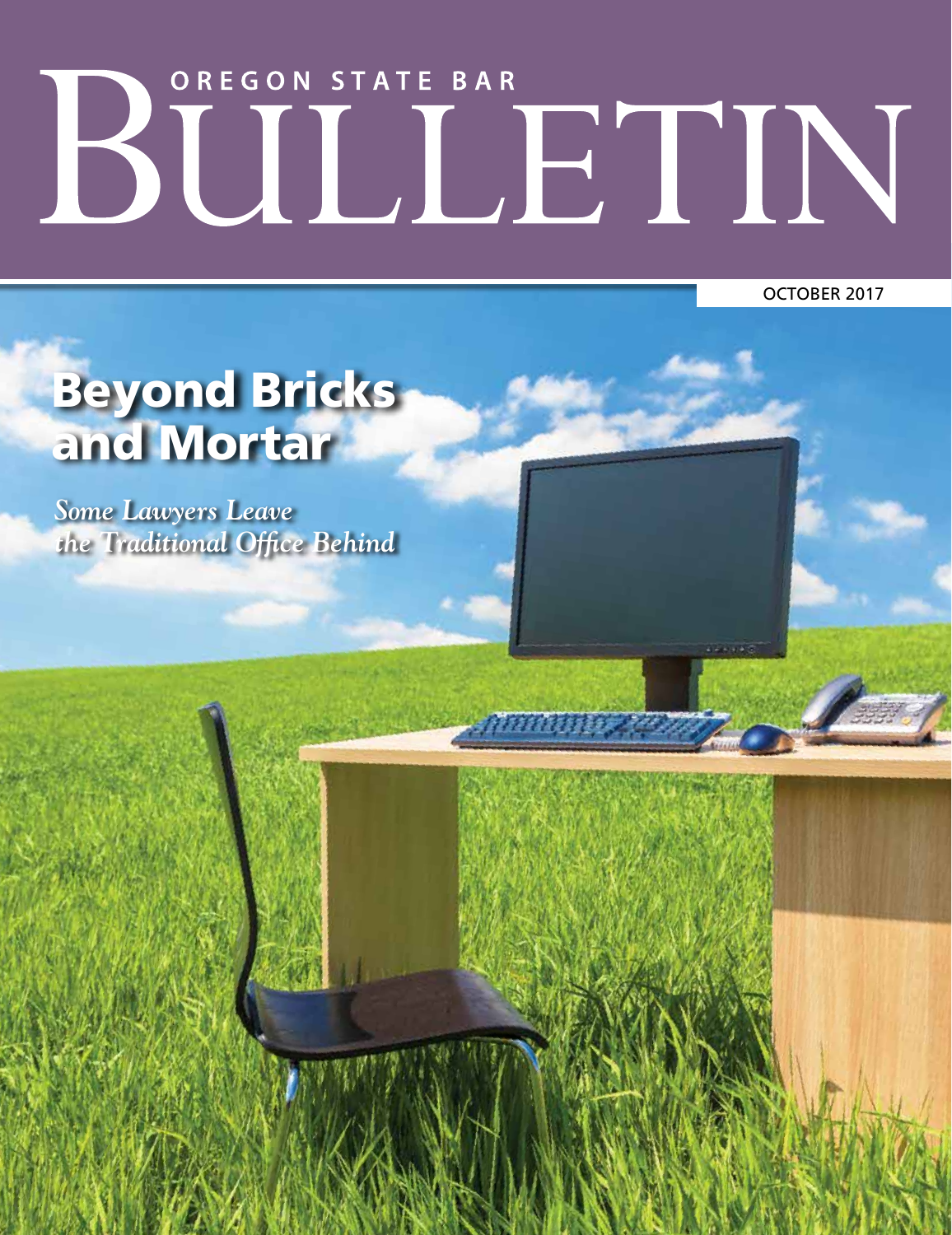# Beyond Bricks Mortar

Some Lawyers Leave the Traditional Office Behind

By Jennie Bricker

IX o'clock in the morning, and Nancy Hungerford is leaving<br>Bend for a two-day stint of collective bargaining in Ontario.<br>She's driving east into a brilliant red sunrise. Bend for a two-day stint of collective bargaining in Ontario. She's driving east into a brilliant red sunrise.

"It is just gorgeous out here," she says.

She began her week in Grants Pass, where she conducted a workshop for school administrators. On Tuesday, she held another workshop in Klamath Falls. After Ontario, she'll head back toward Portland, with a stop in Hermiston to visit a client. When does she expect to be back in the office? She *is* in the office: It's a 2012 Audi, equipped with a laptop computer, a mobile phone and, in the trunk, a folding bicycle.

r<br>at Hungerford began practicing law in 1981. The Hungerford Law Firm represents school districts and community colleges. The firm includes six attorneys, all partners, and all with home offices. It has never had an employee. When the Hungerford lawyers see their clients, they go to the school offices, an arrangement their clients vastly prefer. "We had a small office once, in Oregon City," Hungerford reports. "But no one came. I don't believe any of us ever met a client there. We closed it."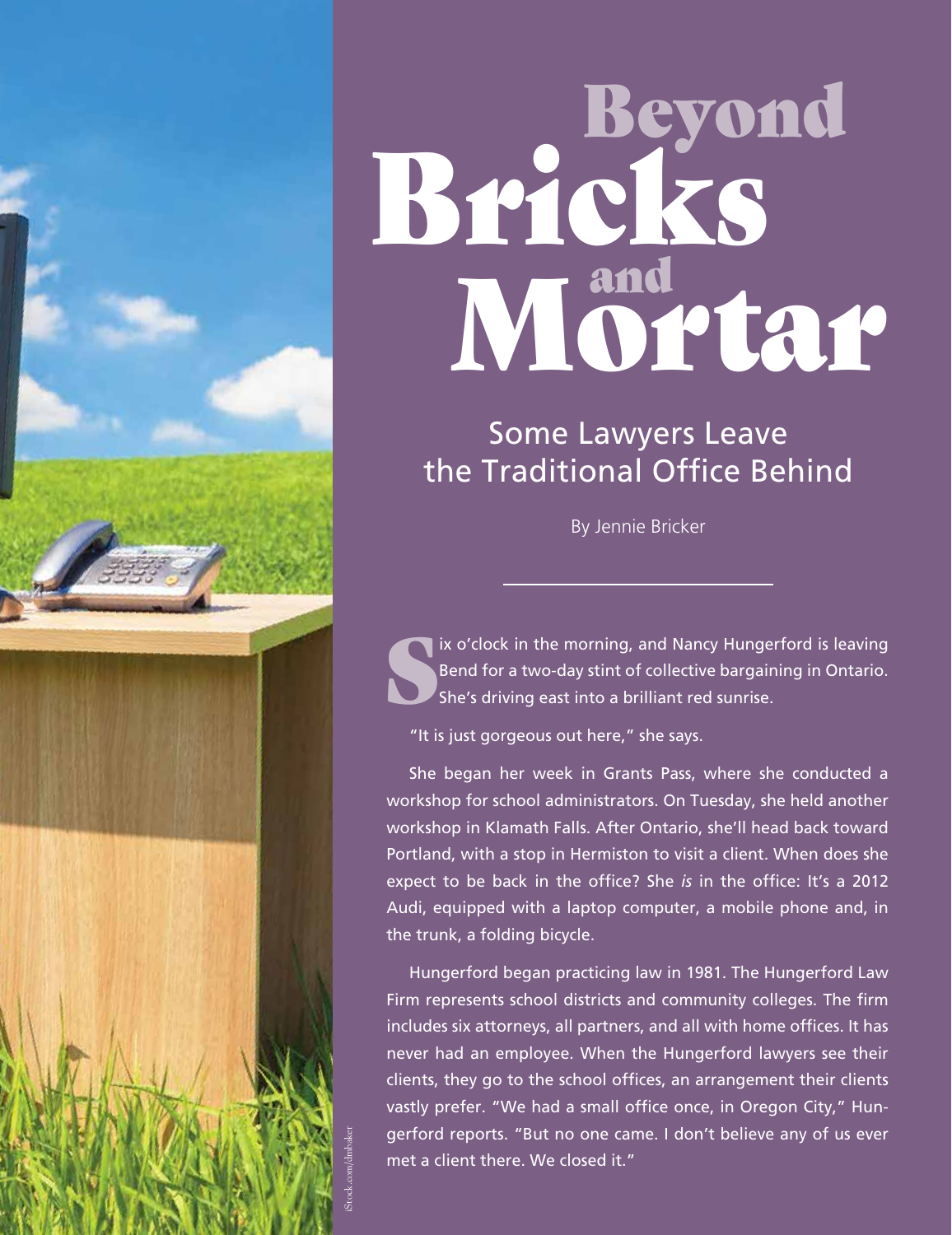#### **Circuit Riding Lawyers**

Circuit riding hearkens back to before statehood. In the Oregon Territory, early judges like Matthew Deady served on the territorial supreme court and also "rode the circuit" to hear cases as individual trial judges. They stayed in private homes and held hearings outside or in taverns. The lawyers followed, including notorious drinker and gambler David Logan, an Illinois lawyer who, according to Judge Deady, "flourishes his revolver and says that he will shoot me on the bench."

For a hundred years after the Judiciary Act of 1789 established the U.S. Supreme Court, the justices traveled the young nation by horseback or carriage, hearing cases in the regions that later retained their circuit designations — the 1st Circuit through the 11th. This brought the jurists closer to the culture, politics and traditions of the local litigants whose fates they decided; some, like Minnesota Supreme Court Associate Justice David Stras, have advocated for a return to that system. "Today's justices spend roughly nine months a year cloistered in the Supreme Court building in Washington, D.C.," Stras wrote in 2007 while a professor at the University of Minnesota Law School. The High Court has the final word on the rule of law, yet it is "arguably the most remote and secretive branch of government," and most Americans are unable to identify even one sitting justice by name. Stras was nominated this year to serve on the 8th U.S. Circuit Court of Appeals.

Attorney Judy Parker continues the circuit-riding tradition. With a portable computer and a passion for Oregon wine, Parker eschews the brick-and-mortar office and, like Hungerford, goes to her clients. Parker might begin her week with a loop from Dundee to Amity to McMinnville to Salem, and then back to the Portland area. Tuesday may find her in Washington County, then Carlton and Newberg. She might reserve Wednesday to meet with her "urban wineries" in Portland. In between meetings, it's not unusual for Parker to review contracts at a coffee shop.

This flexibility wasn't a part of Parker's early years as a litigation associate at Schwabe, Williamson & Wyatt. But she incorporated "circuit riding" into her business plan when she launched



*Nancy Hungerford's boat doubles as her summer office.*

her solo practice in 2014. It saves her the cost of renting an office and at the same time provides her clients — exclusively winemakers — with a service they appreciate: She makes "winery calls."



*Judy Parker makes house calls to her winemaker clients.*

"Few of my winemaker clients have any desire to drive to Portland," Parker explains. "I found this out at Schwabe when I was organizing a 'Women in Wine' event. One of the winemakers just did not want to drive into the city. I really wanted her as a client. We ended up sending a town car for her." Did she win the client over? "No," Parker reports, with a grim smile. "She told me I didn't know the industry."

Parker's love affair with Oregon wine began when she arrived in the state, fresh out of Baylor University, a private Baptist school where no alcohol was allowed. Parker sampled a beer, an India Pale Ale ("IPA" for the initiated). It was bitter. "But pinot I could drink without scrunching up my face," Parker says. "I fell in love with Oregon wine as a narrative, one that mixes art, agriculture, chemistry, hospitality, marketing and history. Pinot noir tells a story with every glass."

Parker set out to remedy her ignorance of the Oregon wine industry. She secured a server's permit from the Oregon Liquor Control Commission and began pouring wine at large winery events. Now that many of those wineries are her clients, Parker continues to help out, sorting grapes during the September/October harvest, working on the bottling line in the winter season. Because her clients are prohibited from using volunteer labor, Parker sends them a bill for her services — along with a sizeable discount.

Law partners Gabrielle Richards and Christie Martin have taken the circuit-riding lawyer concept to a new, trail-blazing level with their Cascadia Mobile Legal Clinic. For one week every two months, Richards and Martin take their RV on the road to bring low-cost and pro bono legal services to rural Oregon. Typically, they spend two days in each of two locations, with a travel day in between. Martin recounts a recent trip where the mobile clinic departed Portland on Sunday, set up in Pendleton on Monday and Tuesday, hit the road on Wednesday and spent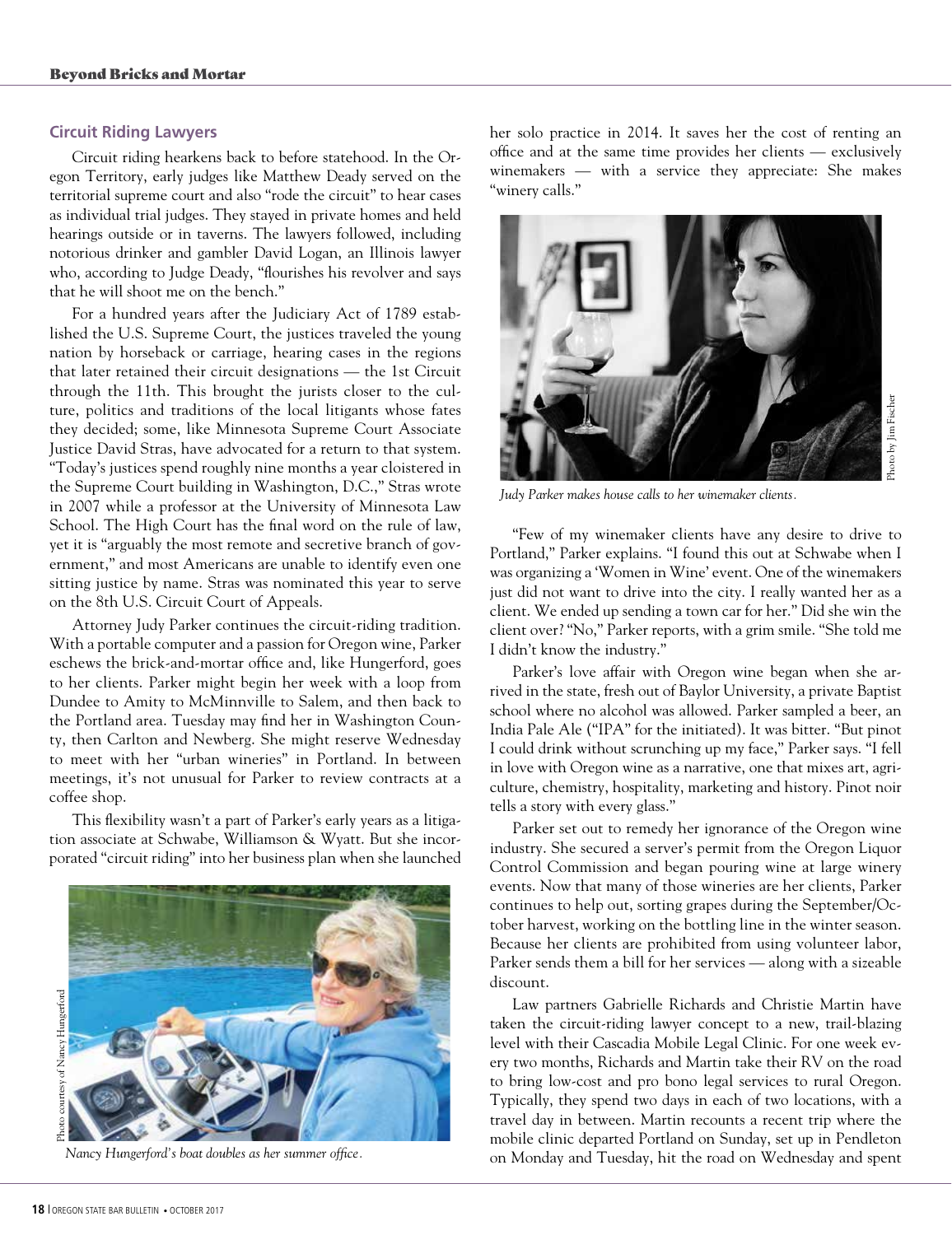Thursday and Friday in La Grande. With the exception of family law, the attorneys provide advice on "any kind of civil law," says Martin, and "everyone gets a free 30-minute consultation." Martin and Richards coordinate their efforts with legal aid providers and have contacted several county bar associations; their goal is to staff up with with lawyers from the area as the mobile clinic becomes more established. "We don't want to show up and take business from local attorneys," Martin explains.

The Cascadia Mobile Legal Clinic concept sprang from three sources. First, the Martin & Richards law firm already had clients and practice areas that made house calls a necessity. The firm handles dependency cases, representing children "in the system." Martin meets her clients at school because school is one of the



*Gabrielle Richards (left) and Christie Martin taking their Cascadia Mobile Legal Clinic on the road.*

few safe places to meet. The firm also practices elder law and finds that meeting with clients in their own homes is easier for everyone. Like Parker and Hungerford, Martin and Richards saw no reason to maintain traditional office space.

Second, Richards and Martin appreciate the "huge need" for legal services in rural Oregon, and they are committed to pro bono and low-cost work. Richards has volunteered for Legal Aid's Senior Law Project since law school. She loves the work and the challenge of fielding questions that fall outside her area of expertise (she spent the early years of her legal career as a commercial litigator at Perkins Coie).

Third, they "both love to travel," says Richards. "We realized that we'd done a lot of international traveling but hadn't really seen Oregon." Cascadia Mobile Legal Clinic gives them the opportunity to visit every corner of the state, to meet the people who live there and to make a difference in their lives. "Without a traditional office, we can keep costs down," says Richards. "That allows us to do more pro bono and 'low-bono' work."

#### **The Low-rent District**

For "virtual" law firms like VLP Law Group, low overhead is a "major selling point," according to Leigh McMullan Abramson, writing for *The Atlantic*. Firms with brick-and-mortar offices pay rent, utilities, real property taxes and property insurance — generally about 8 percent of their gross income. That's part of what's known as "overhead" — expenses without any direct tie to generating revenue.

Some firms need offices. Their clients want a downtown address, tastefully appointed reception areas, maybe some expensive art and a bit of marble in the elevators. Other firms serve clients who don't mind trading lower rates for humbler work spaces. Parker's clients are part of an agricultural industry. They might not feel comfortable with a city-slicker lawyer, and no amount of fresh-ground coffee and pastry trays will tempt them into a fancy office. They also appreciate the lower rates Parker charges as a side benefit of her rent-free business model.

Tedesco Law Group represents labor unions. They prefer to host Mike Tedesco at their own places of business, and they are happy to trade upscale law offices for lower legal bills. Tedesco's business model includes a paperless filing system and no support staff. "What we've tried to do is have lawyers take more responsibility for their own work product, to rely on technology instead of staff," says Tedesco, the firm's founder. The model — no office, no assistants and no paper — helps keep overhead low; Tedesco believes it also "makes for better lawyering."

### And Now a Word from Our Etymologist

"Home" and "house" are English-language natives — two sturdy, working words that descended from Anglo-Saxon *hām* and *hûs*. Although its parentage is uncertain, "house" may have sprung from the same root as the verb "to hide." In any case, there is no doubt that the words convey a strong sense of shelter and refuge.

Not so with "office." That word came into English from Latin, through *officium*, meaning "performance of a task." ("Officious" derives from the same root.) In medieval Latin, the term took on ecclesiastical trappings: "to perform a divine service." As the word grew into its own, "office" attached itself to the *position* of the one performing the task or divine service, as in "the office of the bishop," and then to the *place* where the duties were performed.

Source: Glynnis Chantrell, ed., *The Oxford Dictionary of Word Histories*, 2002.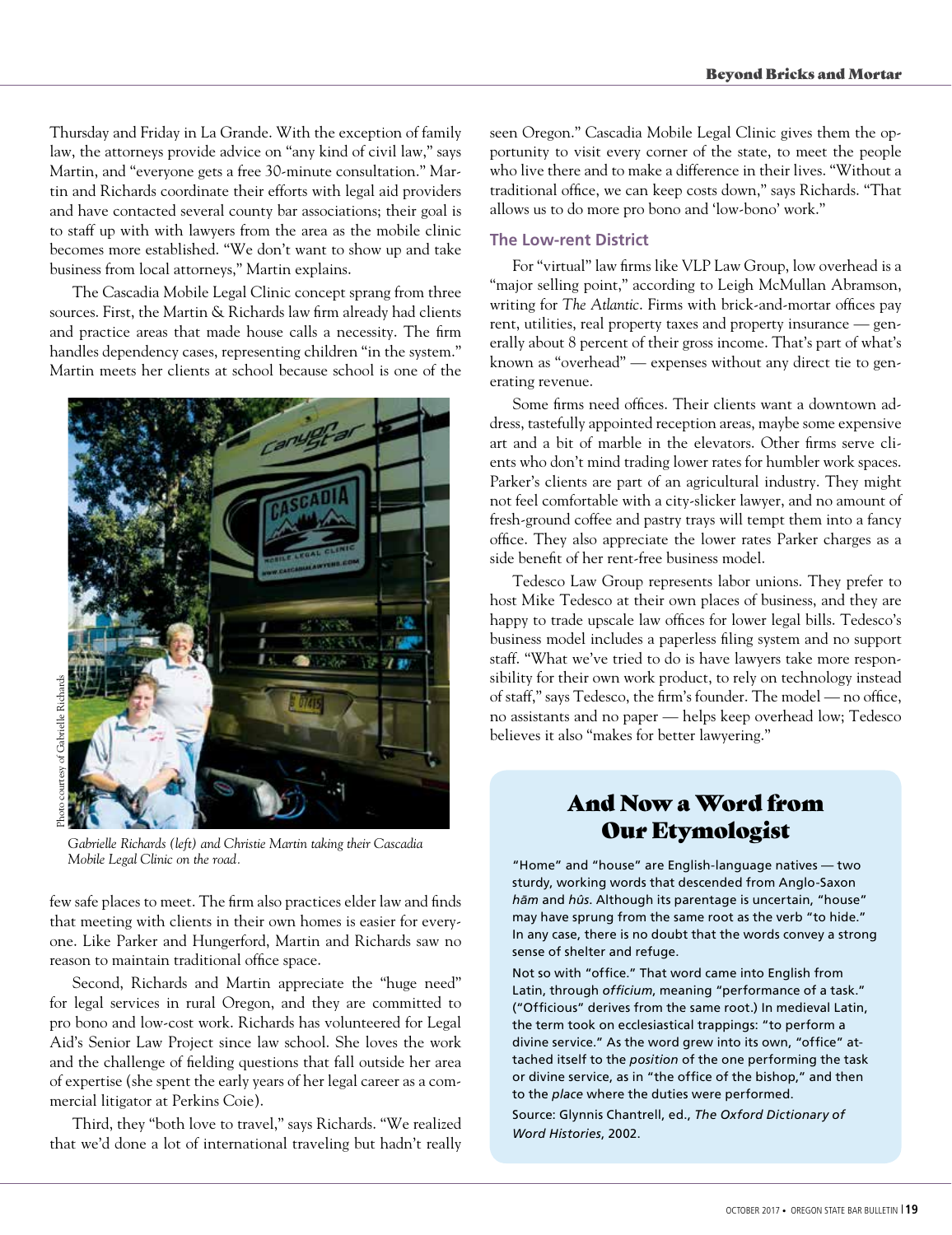Tedesco began his law practice in 1978 at the office of the Oregon attorney general. "The pace of practicing law was a lot slower then," Tedesco says, remembering the days of dictating correspondence, reviewing and revising drafts and finally sending the finished letter through the mail. After his time at the attorney general's office, Tedesco practiced with "a couple different firms" and then opened his own solo practice in 1983. By 1989, when he learned he could send faxes from his computer, Tedesco began the move to a paperless office by storing files on floppy disks. The concept "was somewhat unusual" back then, but Tedesco's firm persisted, graduating to completely paperfree by 2001. Tedesco carries a portable scanner so that if someone insists on handing him a paper document, he converts it to a digital file immediately. "Some of my contemporaries have a hard time with it," says Tedesco, who is in his mid-60s. "But to me, the idea of actually having to hold a piece of paper is somewhat useless."

A few years into his solo practice, Tedesco realized he didn't actually need an administrative assistant — as technology developed, "there was less and less for her to do." By the mid-1990s, with mostly electronic files and no support staff, it occurred to Tedesco that he didn't need to "go to work," so he stopped renting office space, even when he expanded his solo practice to include other attorneys.

The Portland-based Martin & Richards firm has an office in the U.S. Bancorp Tower, but it's a virtual-type space from a vendor called Regus. For a low monthly fee, Regus offers a business address, telephone answering and mail handling, and a "day office" and conference room space for a set number of days per month.

Hungerford's clients are all public-sector schools, where exorbitant legal fees are not an option. The Hungerford Law Firm model, with six law partners, no employees and no office, "works well for us," says Hungerford. "It keeps our overhead extremely low."

#### **Home and Office**

In the ongoing discussion about how to create "work-life balance," it is worth asking whether combining home and office is a help or a hindrance. In an ironic twist on the classic terms of the debate, the Tedesco Law Group began renting office space again five years ago as a concession to some of the firm's attorneys who had small children at home and craved a quieter setting to do their work. For the Hungerford Law Firm, homebased offices are part of the firm's culture. Hungerford's children, who finished law school in the 1990s and joined her law practice, embraced the low-overhead, no-office model. When they built their own homes, they incorporated home offices and file storage into the design.

We might do well to remind ourselves that the whole notion of a distinction between home and office didn't carry much weight until the Industrial Revolution. Before the rise of factories, homebased work was the norm. Now, the development of information technology seems to be returning "telecommuters" to their homes. According to a Gallup survey, the number of U.S. workers who spent some of their time telecommuting, or working remotely, has increased by 4 percentage points since 2012 — a total of 43 percent of the 15,000-person sample reported working remotely some of the time. Among those in the legal profession, telecommuters rose from 41 percent in 2012 to 43 percent in 2016.

Increasingly, large law firms are embracing flexible work arrangements to attract and retain a new generation of attorney talent. "Millennials," a generation for whom texting and emailing are more common than talking on the telephone, rank flexible work hours among the top three perks they want from prospective employers — higher than cash bonuses, according to a study by PricewaterhouseCoopers.

With millennials leading the charge, armed with the latest information and communications technology, the blurring between home and office and the discussion about work-life balance continue. To enliven that debate, we borrow from the language of computers: "Terms like *unplug*, *offline*, *life-hack*, *bandwidth* and *capacity* are all about setting boundaries between the office and the home," according to Emma Green in *The Atlantic*. Many believe those boundaries are necessary, that a rigorous separation between home and office fosters mental health. Writing for *The Guardian*, Juliette Jowit reports that working from home "can have a heavy psychological toll."

Not everyone agrees. A 2016 study published in the academic journal *Human Relations* examined the effects of "cognitive role transition" on 619 employees. The authors found that "integration, rather than segmentation, may be a better long-term boundary management strategy" for those seeking to balance family and work roles.

"Cognitive role transition" is the term psychologists use to describe being engaged in one role but experiencing an intrusion from another role. For example, you might be absorbed in your "family" role, watching your kid's soccer match, when a client calls with a work emergency. Or you might be reading the kid a bedtime story but find yourself thinking about your day at the office. Conversely, you might be deep into the drafting of an appellate brief when you get an email from home. When those transitions occur, they may be jarring or effortless. The *Human Relations* study suggested that those with greater "role integration" — in other words, those with less-defined separation between home and office — had an easier time of it, while the cognitive role transitions of those with rigid home-office boundaries were more likely to be exhausting. The more segmented the roles one plays, the less nimbly one navigates between them.

#### A Word About the Word "Role"

"Cognitive" and "transition" both descend from stuffy old Latin, but "role" has more colorful ancestry. From about 1600, it came from the French *rôle*, a figurative use meaning the part one plays in life. The literal, and original, meaning was the roll of paper where the actor's part was written.

Source: Glynnis Chantrell, ed., *The Oxford Dictionary of Word Histories*, 2002.0